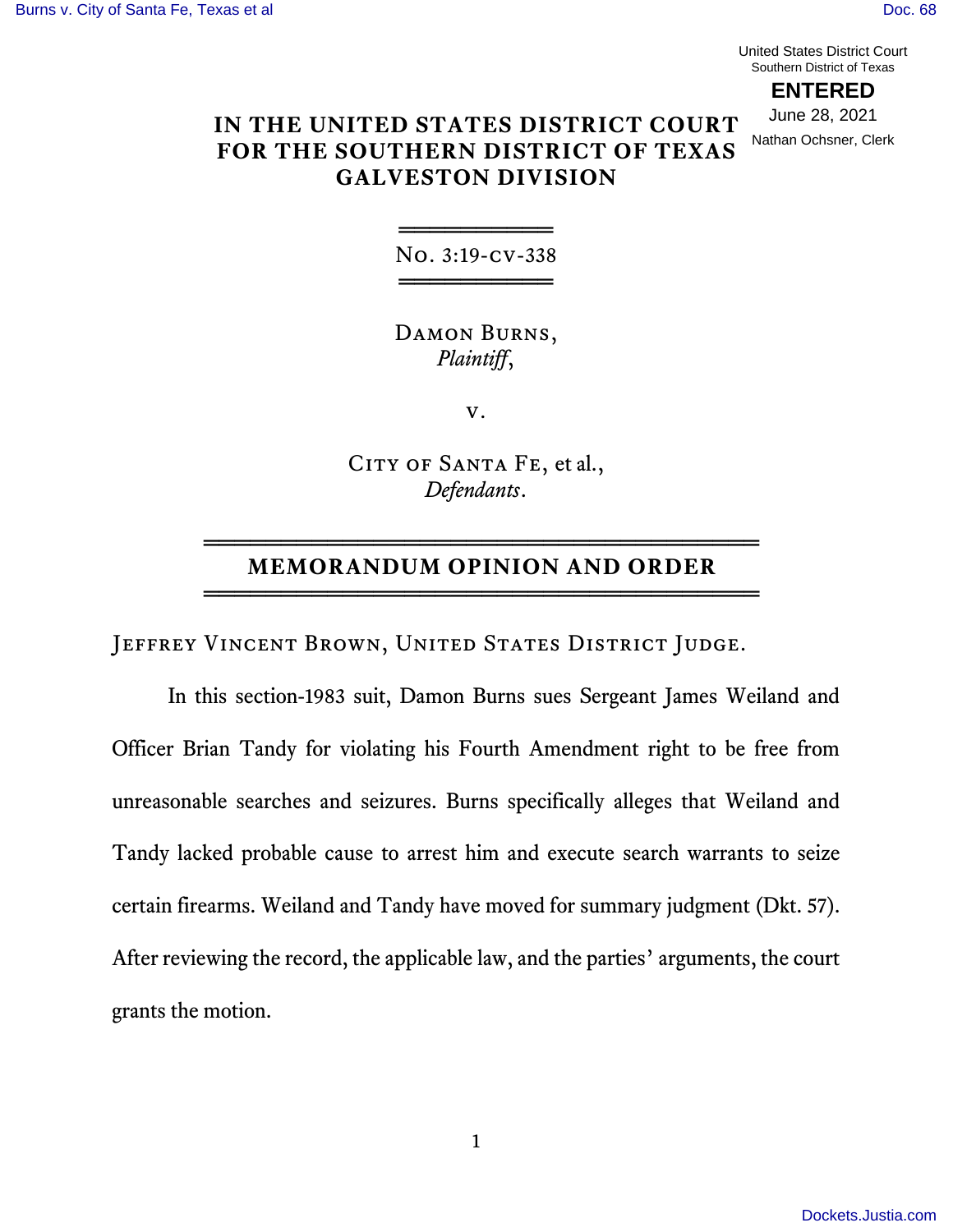### **I. Background**

Plaintiff Damon Burns's confrontation with the Santa Fe Police Department (SFPD) began with a phone call.<sup>1</sup> Burns, "who claimed to be a heavily armed member of a militia,"<sup>2</sup> had contacted SFPD to discuss "preparations for the protection of [] Santa Fe citizens from harassment at polling locations during the early voting period of the November 2018 general election."<sup>3</sup> Burns was specifically concerned about whether his and others' voting rights would be protected should "a deranged gunman" return to Santa Fe High School.<sup>4</sup>

Sergeant Weiland, who answered the phone call, began reviewing Burns's criminal history. <sup>5</sup> He discovered that Burns's lengthy criminal record included multiple arrests for driving while intoxicated, a conviction for family violence, and a charge for possession of a controlled substance.<sup>6</sup> As Weiland admits, however, he "did not realize that Burns's final sentence [for the possession charge] was deferred

<sup>&</sup>lt;sup>1</sup> Dkt. 63-1 at 3. This was not Burns's first encounter with SFPD. "From time to time, Sante Fe police officers had interacted with Damon Burns prior to the occurrences which form the basis of this lawsuit." Dkt. 57 at 11.

<sup>2</sup> Dkt. 57 at 11.

 $3$  Dkt. 63-1 at 3.

<sup>4</sup> *Id.*

 $5$  Dkt. 57-2 at 2–3.

<sup>6</sup> *See id.* at 3; *see also* Dkt. 57-1.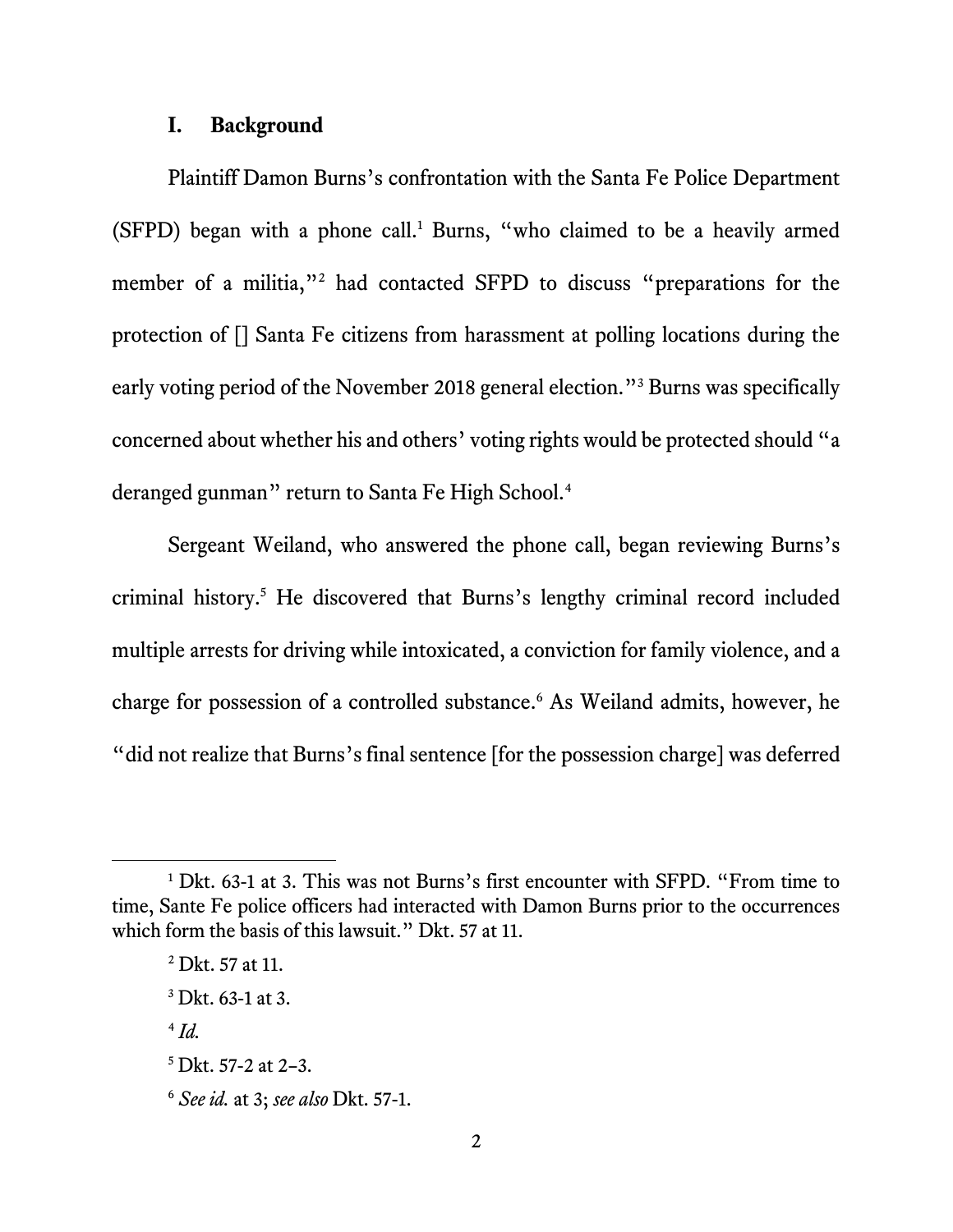until after Burns served a probationary period" and that his "final conviction was reduced to a misdemeanor based on a plea bargain agreement."7

Even so, when Burns asserted that he was "well-armed" and "ha[d] a gun," Weiland warned him "that he was a convicted felon" and would be arrested if he were seen possessing a firearm.<sup>8</sup> This irked Burns, who suspected Weiland had failed to perform "even the most cursory of checks" on his criminal history. <sup>9</sup> Burns retorted that he "had a Second Amendment right to possess a firearm" and that he was coming to the police station "to clear up . . . the misconception that [he] was a convicted felon and could not legally possess a firearm." <sup>10</sup> Weiland again warned him that "if he brought a weapon to the police station, Burns would be arrested."<sup>11</sup>

About an hour later, Sergeant Weiland observed Burns "driving his riding lawnmower on the FM 1764 highway and across a field to get to the police department parking lot."<sup>12</sup> Weiland also observed a pistol holder on Burns's hip with "a wooden handle protrud[ing] from inside the holster."<sup>13</sup> Acting on his observation

- 9 *Id.*
- <sup>10</sup> *Id.*
- $11 \, Id.$
- $12$  Dkt. 57 at 13 (citing Dkt. 57-2 at 4).
- <sup>13</sup> *Id.*

<sup>7</sup> Dkt. 57-2 at 3.

<sup>8</sup> Dkt. 63-1 at 3.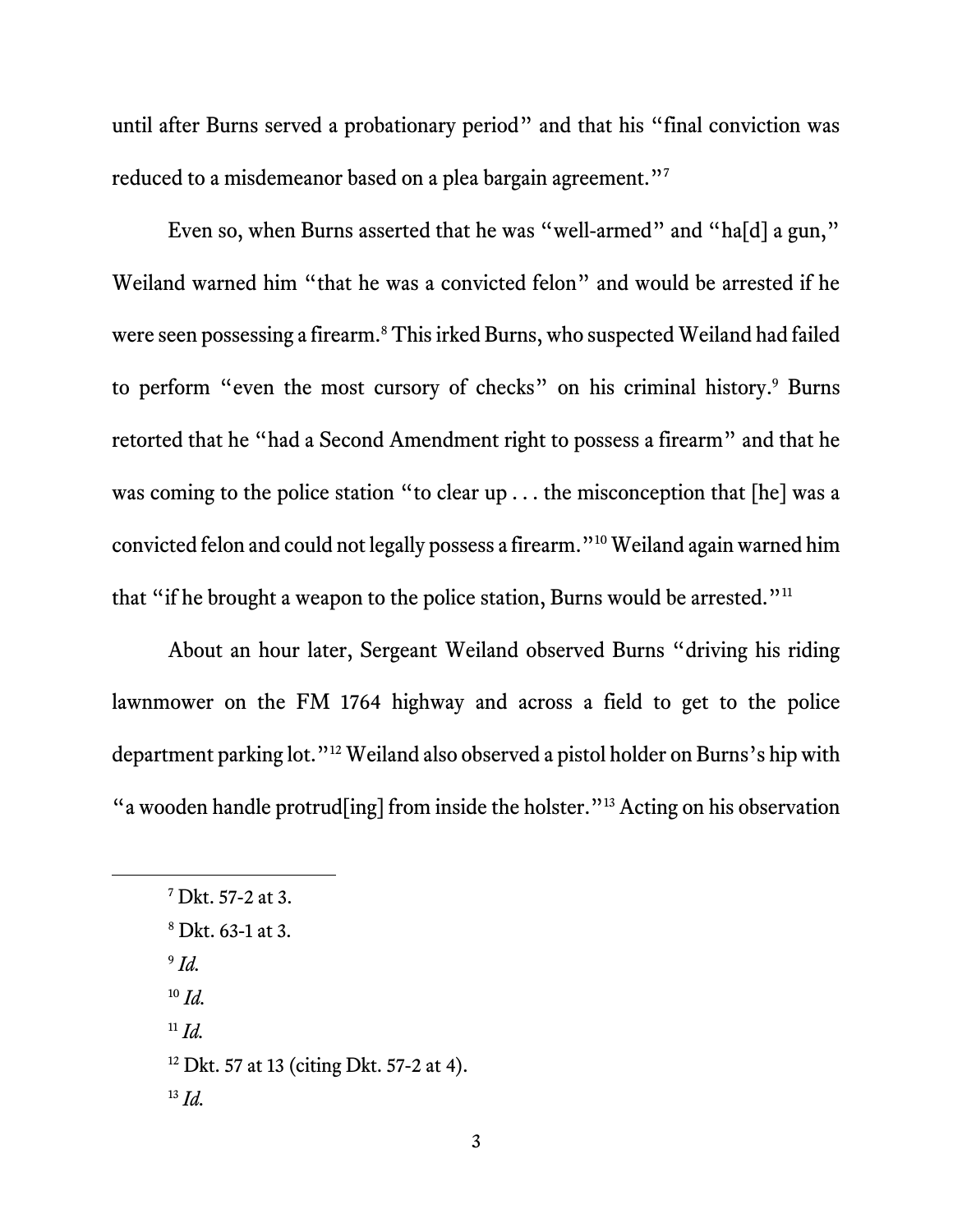of "apparent criminal conduct," Weiland quickly detained Burns and discovered that the handle protruding from Burns's holster was a knife.<sup>14</sup> And then he called Officer Brian Tandy for assistance.<sup>15</sup>

Once detained, Burns admitted to Weiland and Tandy that he had recently kept two firearms at his residence, but had since sold both to Easy Cash and Jewelry in Santa Fe.<sup>16</sup> Hearing this, Weiland arrested Burns, and Tandy contacted James Haugh, the on-call prosecutor, to discuss what charges they might file.<sup>17</sup>

The parties do not dispute that Haugh then authorized charging Burns with unlawful possession of a firearm. But they disagree about how Haugh reached that recommendation. According to Weiland and Tandy, Haugh had "independently review[ed] Burns's criminal history while speaking to Officer Tandy over the phone."<sup>18</sup> On the other hand, Burns insists that Tandy made an "intentional or reckless misrepresentation [to Haugh] regarding [Burns's] criminal history," and Haugh "had no independent knowledge of" Burns's record.<sup>19</sup>

<sup>15</sup> *Id.*

- <sup>17</sup> *See id.*; *see also* Dkt. 57-3 at 3.
- <sup>18</sup> Dkt. 57 at 14 (citing Dkt. 57-3 at 3).
- <sup>19</sup> Dkt. 63-1 at 4.

<sup>14</sup> *Id.* (citing Dkt. 57-2 at 4).

 $16$  Dkt. 63-1 at 4.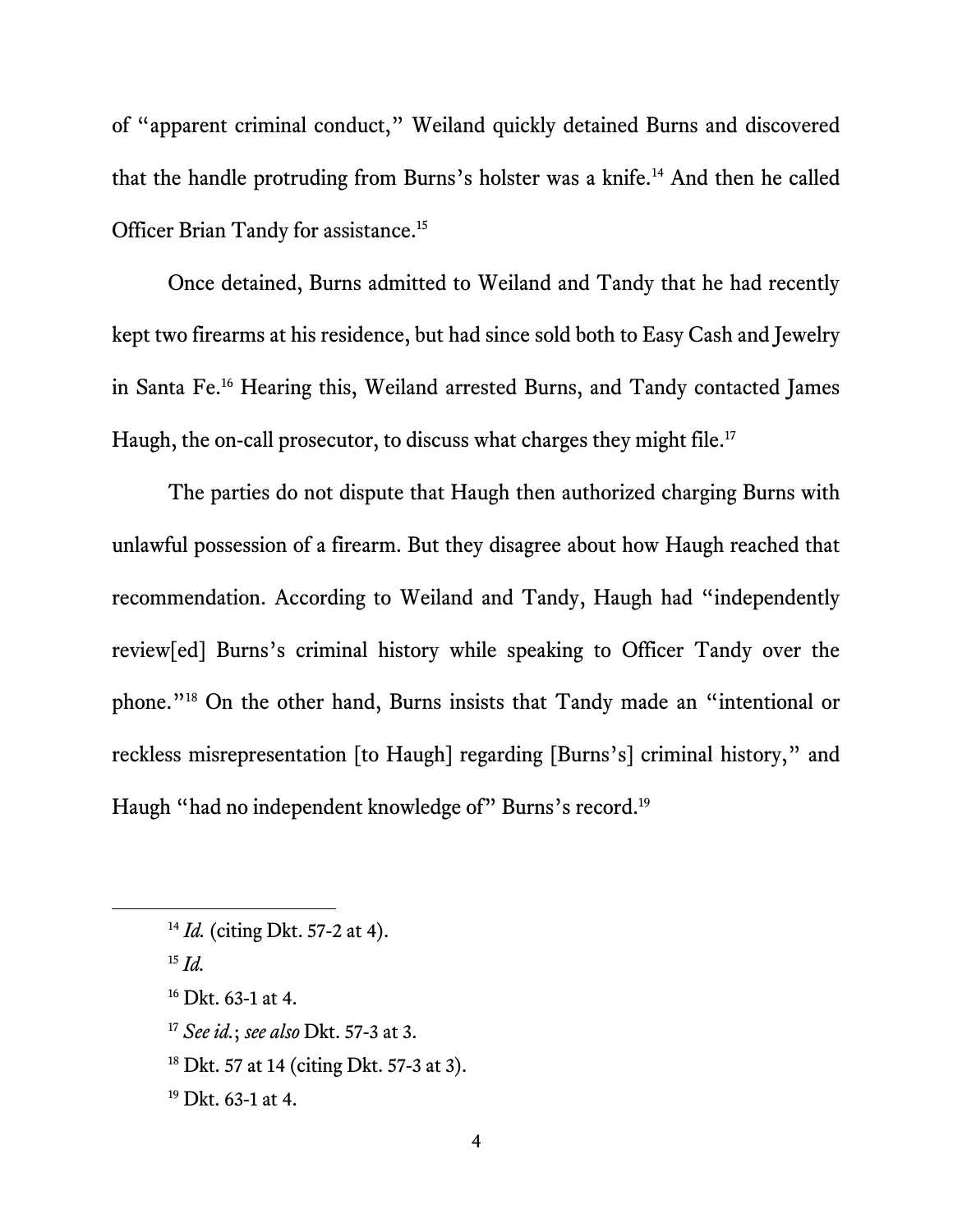In any event, after Haugh authorized the firearm-possession charge, Tandy requested and obtained a warrant to search for the guns Burns admitted having owned. <sup>20</sup> Pursuant to the warrant, Tandy seized a 12-gauge shotgun at Easy Cash and Jewelry that Burns had pawned about thirty days earlier.<sup>21</sup>

With Burns in jail, Tandy next applied for another search warrant, this time for Burns's residence.<sup>22</sup> Before applying, however, Tandy called an ATF agent and confirmed that Burns could not possess firearms with a family-violence conviction.<sup>23</sup> Nevertheless, Burns maintains that Tandy "again intentionally or recklessly misrepresent[ed] that [Burns] was a convicted felon and that he [] had firearms at his residence."<sup>24</sup>

Based on this allegedly "fraudulent warrant application," Tandy and Weiland searched Burns's residence and "recovered several items related to prior firearm ownership[,] including 403 rounds of .22 caliber ammunition, 123 rounds of 12-gauge shotgun ammunition, and gun cases."<sup>25</sup>

<sup>20</sup> Dkt. 57-2 at 5.

 $^{21}$ *Id.* at 6.

 $22$  Dkt. 63-1 at 6.

 $23$  Dkt. 57-3 at 3-4.

<sup>24</sup> Dkt. 63 at 10 (citing 63-1).

<sup>25</sup> *Id.* at 10–11 (citing exhibits 1 & 4).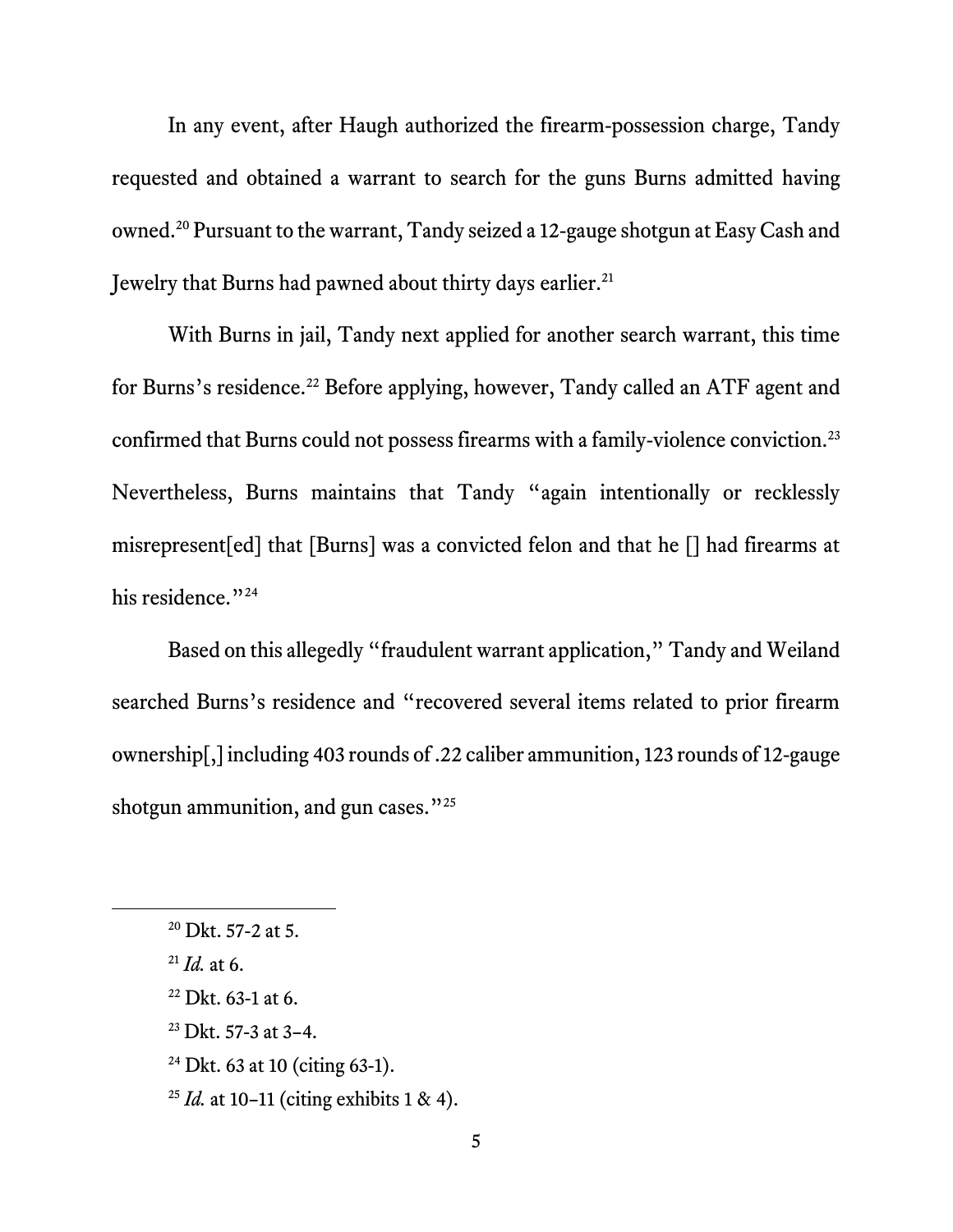As Tandy and Weiland were searching his residence, Burns's stint in the Santa Fe jail was not going well. After he was booked and placed into a cell, Burns "began complaining of chest pains and excessive sweating."<sup>26</sup> Burns attributes those symptoms "at least in part due" to his "being physically disabled from a serious motorcycle accident and having been placed in an unairconditioned squad car with the windows rolled up  $\dots$ ."<sup>27</sup>

Santa Fe EMS was summoned and transported Burns to the hospital, but only after administering sedatives for his pain and fractiousness.<sup>28</sup> Though the hospital suggested admitting him for observation, Burns refused, and so was returned to jail.<sup>29</sup>

Back in jail, Burns's situation did not improve. Weiland and Tandy soon learned he "was once again in physical distress." <sup>30</sup> Burns told Weiland that "his illegal detention and subsequent illegal arrest had caused him to suffer some type of panic attack."<sup>31</sup> So he was returned to the hospital. <sup>32</sup> This time, Burns was admitted

- <sup>27</sup> *Id.* at 8 (citing Dkt. 63-1).
- <sup>28</sup> *Id.*
- $^{29}$  Dkt. 63-1 at 6.
- <sup>30</sup> *Id.* at 5.
- <sup>31</sup> *Id.* at 8.
- <sup>32</sup> *Id.*

<sup>26</sup> Dkt. 63 (citing Dkt. 63-1).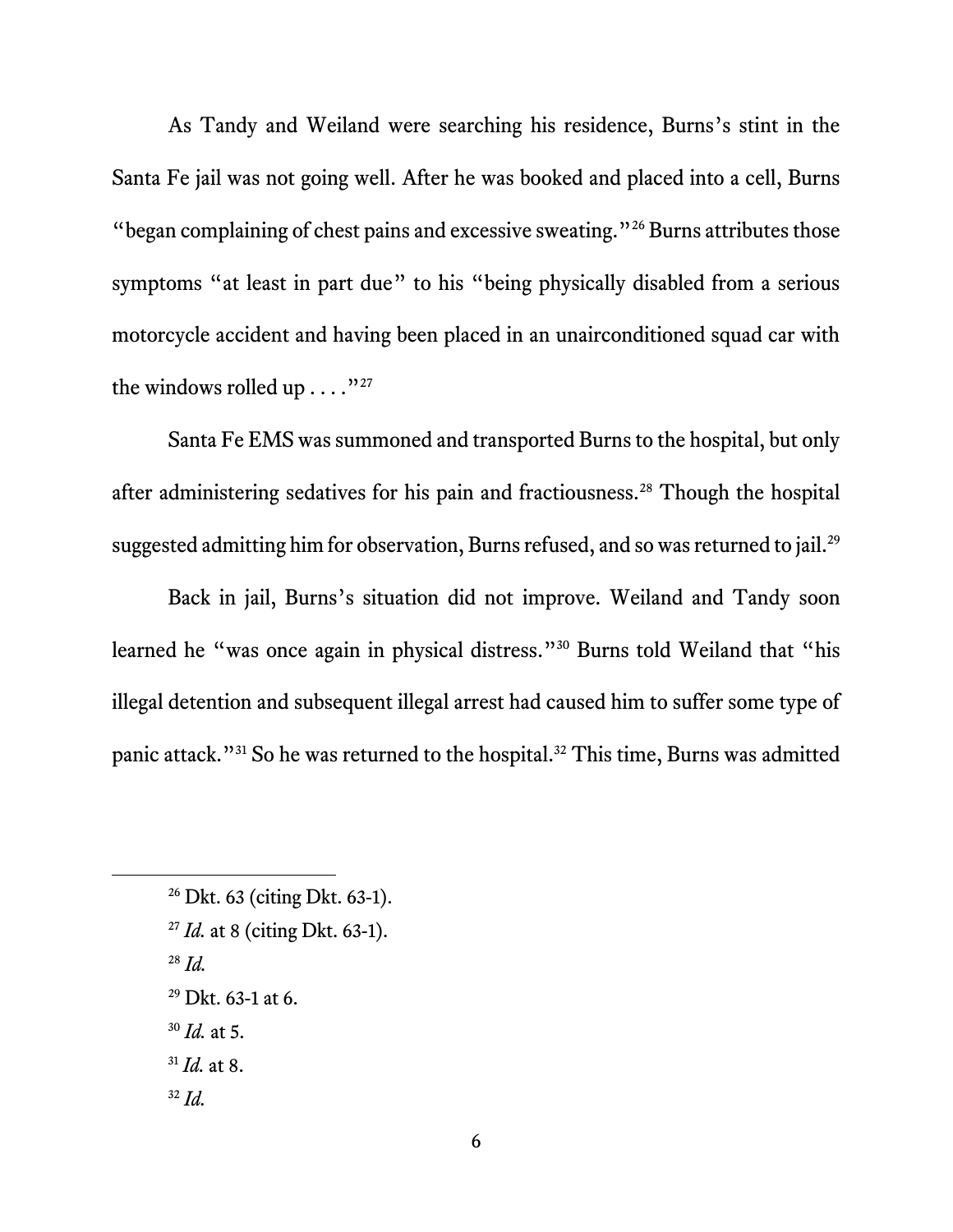and stayed overnight for observation.<sup>33</sup> He complains that this "medical intervention was not only traumatic to [his] emotional state, but cost him money in medical bills[] as well."<sup>34</sup>

"The next morning," Burns says, Weiland "sent Tandy to [the hospital] to guard [Burns and] await his discharge" so he could return him to jail."<sup>35</sup> "Once [Tandy] arrived," Burns alleges, he "physically assaulted [Burns] over the use of his hospital room telephone and forcibly removed him from the hospital without a proper medical discharge."<sup>36</sup> Following this alleged assault, Tandy drove Burns to the Galveston County jail "and released him into its custody."<sup>37</sup>

The two charges for which Burns was first arrested—driving (a lawnmower) with an invalid license and unlawful possession of a firearm—were ultimately dismissed. Once it was clear Burns had no felony conviction, the Galveston County District Attorney declined to present the weapons charge to a grand jury. <sup>38</sup> The

<sup>36</sup> *Id.*

<sup>33</sup> *Id.*

<sup>34</sup> Dkt. 63 at 12 (citing Dkt. 63-1 at 113–14).

<sup>35</sup> *Id.* (citing Dkt. 63-1).

<sup>37</sup> Dkt. 63-1 at 7.

<sup>&</sup>lt;sup>38</sup> Dkt. 63 at 13 (citing Dkt. 63-1 at 6). Burns admits, however, that he was previously convicted of family violence. Dkt. 57-6 at 3.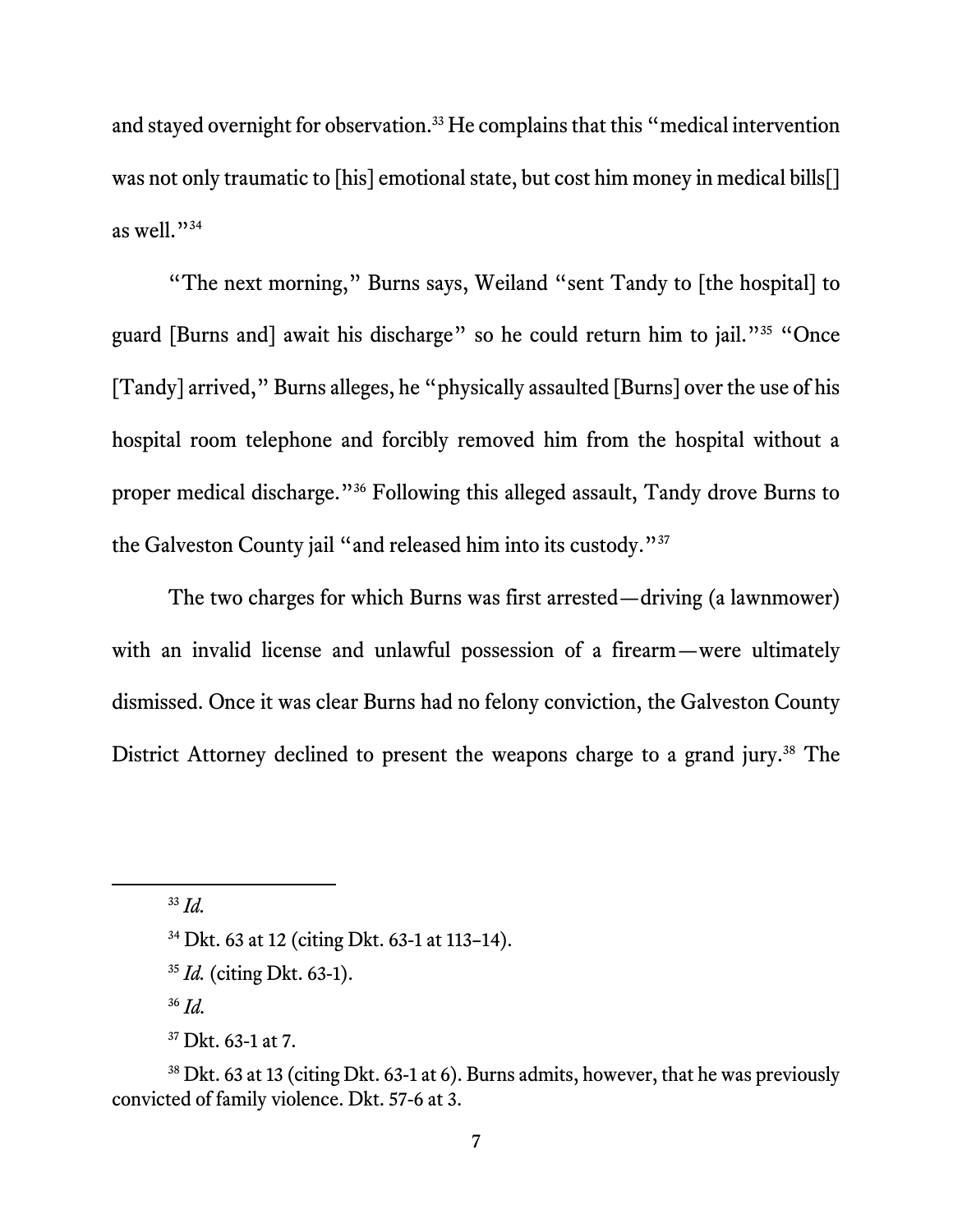charge for driving with an invalid license was dismissed after it was referred to a justice of the peace.<sup>39</sup>

Aggrieved by these events, Burns sued Weiland, Tandy, and the City of Santa Fe for violating his constitutional rights. The court has already dismissed Burns's *Monnell* claim against the city.<sup>40</sup> Weiland and Tandy now move for summary judgment on the remaining Fourth Amendment claims.<sup>41</sup> Because Burns has abandoned his claims of malicious prosecution and excessive force, $42$  the court will address only his claims of unlawful arrest and unlawful seizure.<sup>43</sup>

### **II. Analysis**

#### **A. Unlawful Arrest**

The parties dispute whether Weiland and Tandy had probable cause to arrest Burns. The standard for probable cause is familiar: "Probable cause exists where the facts and circumstances within the officer's knowledge at the time of the arrest are

 $39$  Dkt. 63-1 at 8.

<sup>40</sup> Dkt. 50.

<sup>41</sup> Dkt. 40 at 12–13.

<sup>42</sup> *See* Dkt. 50 at 7, n. 37.

<sup>43</sup> *See* Dkt. 63 at 1 (stating that he is suing Weiland and Tandy for "violating his Fourth Amendment rights to be free from unreasonable search or seizure by unlawfully arresting him and by unlawfully seizing his private property"). As explained above, Burns makes many allegations related to his medical care. He clarifies in his sur-reply, however, that he offers these facts only to prove the fourth element of his unlawful-arrest claim, "not as an independent claim under the Fourteenth Amendment." Dkt. 66 at 7.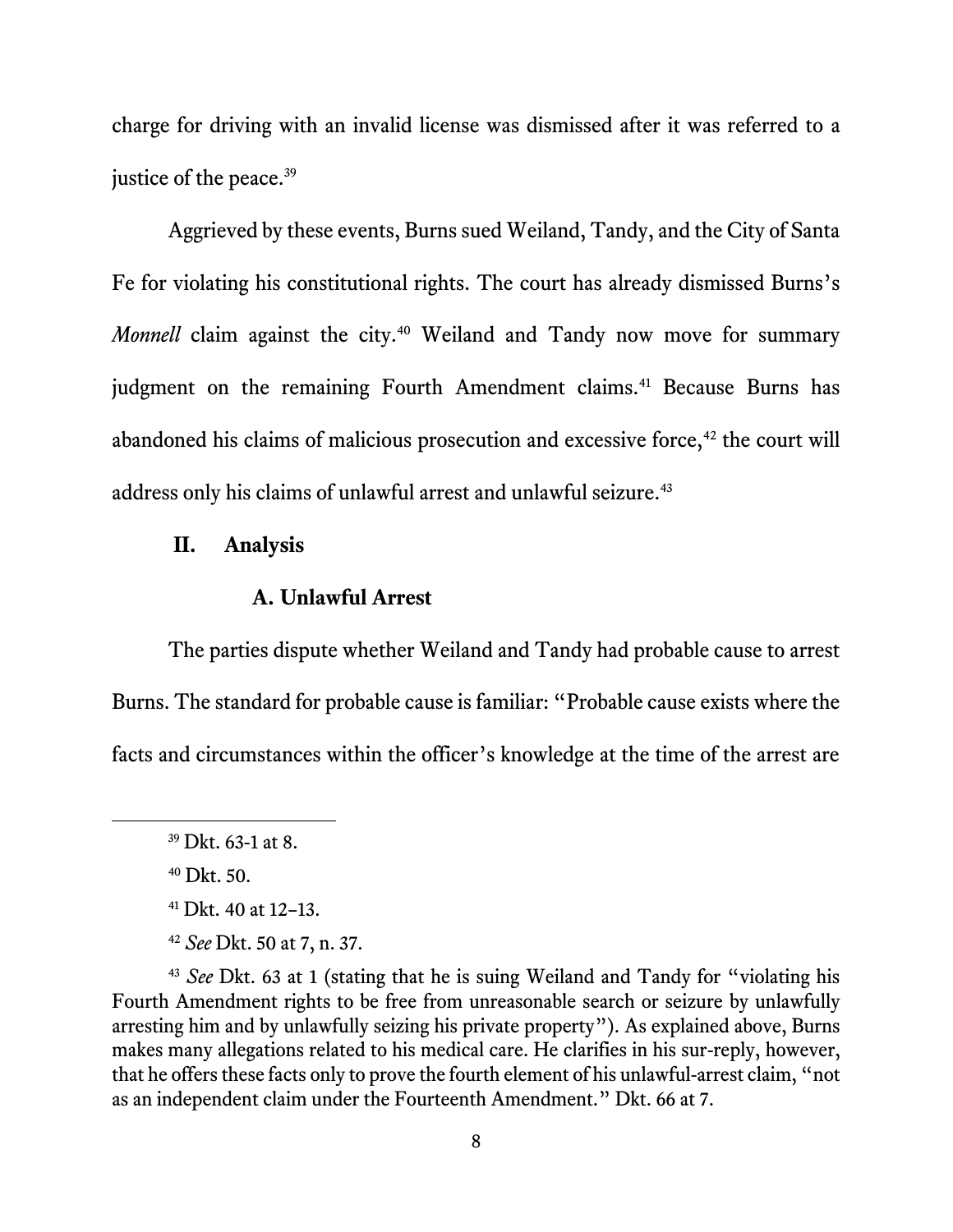sufficient for a reasonable person to conclude that the suspect had committed or was committing an offense."<sup>44</sup> "The probable cause issue must be analyzed under the 'totality of the circumstances' as to whether there is a 'fair probability' that a crime is occurring." $45$ 

In arguing that his arrest was unlawful, Burns makes two points. First, he was not a felon at the time of his arrest.<sup>46</sup> And second, he believes Weiland and Tandy's misreading of his criminal history was "intentional or reckless."<sup>47</sup> Neither Weiland nor Tandy dispute the first point. But as for the second point, Weiland and Tandy correctly observe that Burns's "intentional or reckless" assertion is not supported by personal knowledge.<sup>48</sup> Nothing in Burns's affidavit or briefing gives the court "sufficient information" to conclude that his "assertions are indeed based on such

<sup>44</sup> *Freeman v. Gore*, 483 F.3d 404, 413 (5th Cir. 2007) (internal quotations omitted).

<sup>45</sup> *United States v. Antone*, 753 F.2d 1301, 1304 (5th Cir. 1985) (quoting *Illinois v. Gates*, 462 U.S. 213, 323 (1983)).

<sup>46</sup> Dkt. 63-1 at 3.

<sup>47</sup> *See, e.g.*, Dkt. 63 at 23 ("[Plaintiff has shown that there is a genuine dispute as to whether defendants' admitted misreading of plaintiff's criminal history was intentional or reckless . . . ."); *id.* at 23–24 ("[P]laintiff alleges that probable cause did not exist for his arrest for [unlawful possession of a firearm] because defendants Tandy and Weiland knew or with reckless disregard for the truth would have known that he was not a convicted felon.").

<sup>48</sup> *See* Dkt. 65 at 1–3.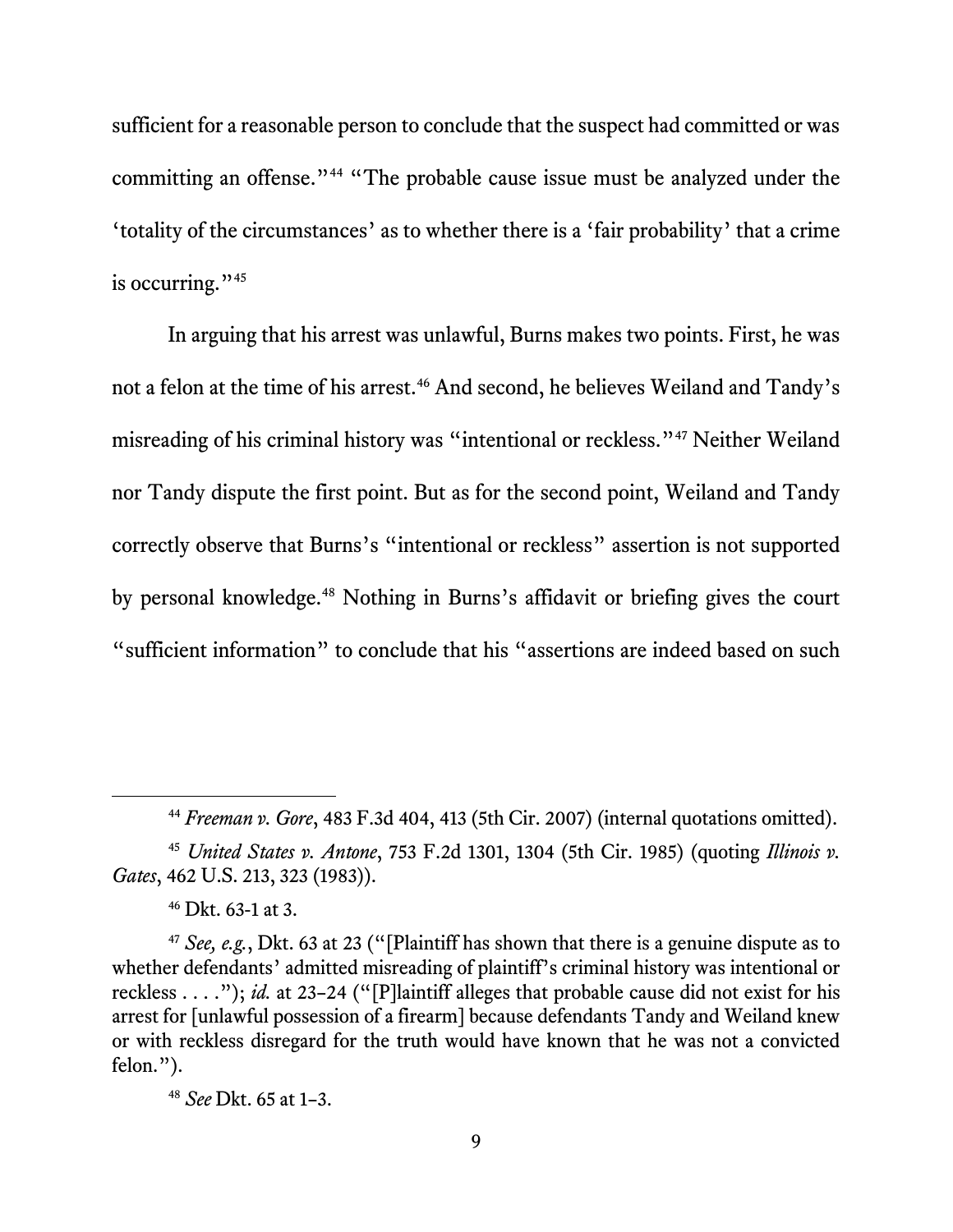knowledge."<sup>49</sup> There are only conclusory allegations transferred from his complaint to his affidavit.<sup>50</sup>

Nor, for that matter, has Burns shown that either Weiland or Tandy should be denied qualified immunity. As he acknowledges, "officers may be entitled to qualified immunity if they arrest a suspect under the mistaken belief that they have probable cause to do so[,] provided that the mistake is objectively reasonable."<sup>51</sup> Weiland and Tandy admit they unintentionally misread Burns's criminal history. But Burns offers no facts to show how this mistake amounts to objective unreasonableness, particularly in light of his family-violence conviction.<sup>52</sup>

Burns's unlawful-arrest claim is dismissed.

#### **B. Unlawful Search**

Burns accuses Weiland and Tandy of making deliberately false statements to obtain the two search warrants they executed.

<sup>49</sup> *Meadaa v. K.A.P. Enters, L.L.C*, 756 F.3d 875, 881 (5th Cir. 2014).

<sup>50</sup> *Lujan v. National Wildlife Fed'n*, 497 U.S. 871, 888 (1990) (stating that the object of Rule 56 "is not to replace conclusory allegations of the complaint or answer with conclusory allegations of an affidavit").

<sup>51</sup> Dkt. 63 at 28, n. 3 (citing *Melton v. Phillips*, 875 F.3d 256 (5th Cir. 2017)).

<sup>52</sup> *See* 18 U.S.C § 922(g)(9) (making it unlawful to possess a firearm for anyone convicted of a misdemeanor crime of domestic violence); *see also Mendenhall v. Riser*, 213 F.3d 226, 230 (5th Cir. 2000) ("Even law enforcement officials who reasonably but mistakenly conclude that probable cause is present are entitled to immunity.") (internal quotations omitted).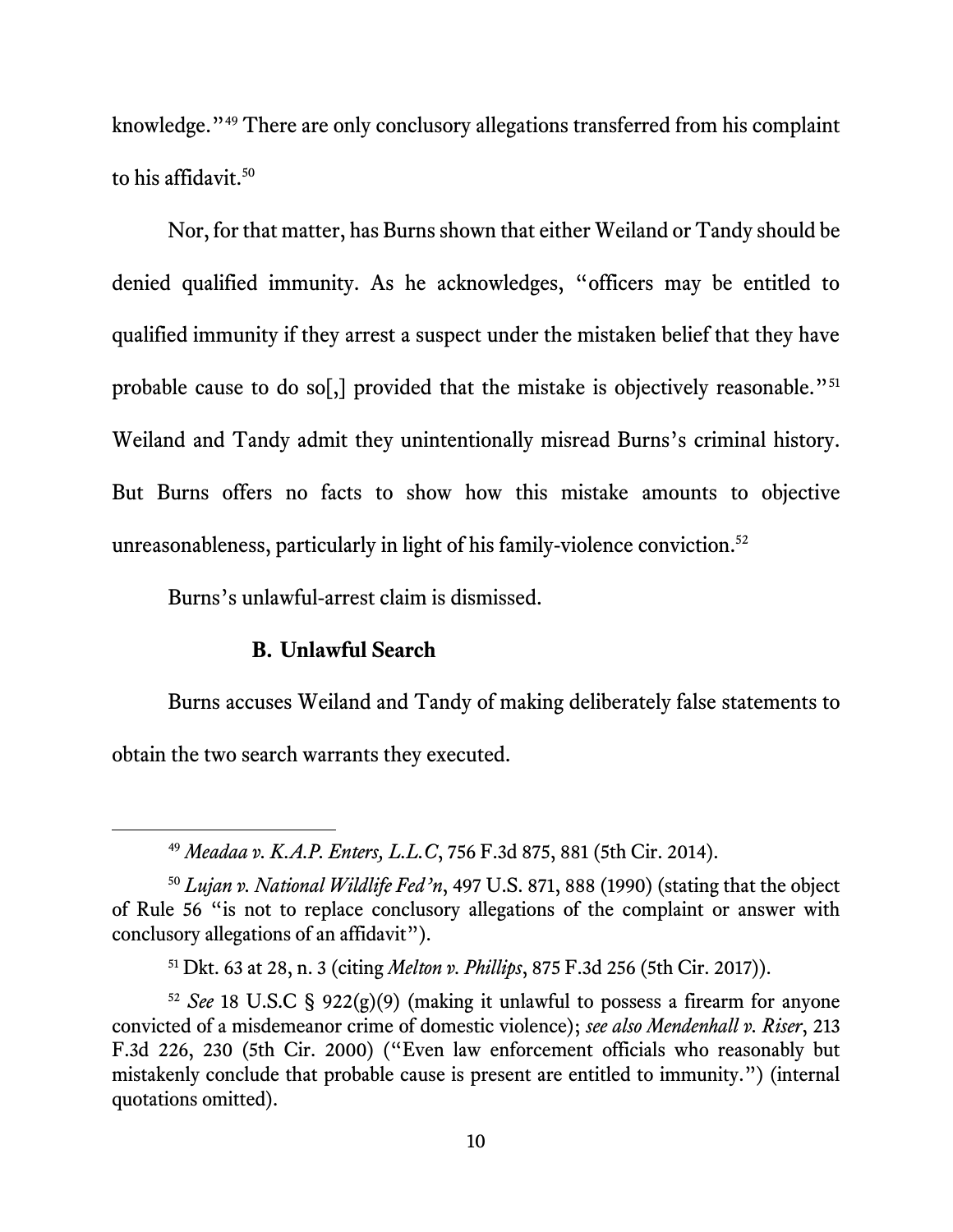For support, Burns again relies exclusively on his own affidavit, in which he states that Tandy made intentional misrepresentations to procure "fraudulent" warrants.<sup>53</sup> But Burns offers no evidence of intent or anything else about Weiland's or Tandy's state of mind as they were seeking the warrant.<sup>54</sup>

But even if Burns could prove that Weiland and Tandy had been reckless or worse in applying for the warrants, nothing in his argument shows how he could overcome the high hurdle of qualified immunity. Burns fails to show, either through facts or case law, how "any reasonably competent officer" would conclude that a warrant should not have been sought, particularly in light of his family-violence conviction.<sup>55</sup> As Weiland and Tandy observe, "[t]he same probable cause that supported Burns['s] arrest . . . also supported the search for, and seizure of, firearms Burns illegally possessed."<sup>56</sup>

Burns's unlawful-search claim is dismissed.

## **C. Continuance for more discovery**

In the event the court finds he "has not adequately responded to [the] defendants' motion for summary judgment," Burns has requested a continuance to

- <sup>55</sup> *Freeman*, 210 F.3d at 553.
- <sup>56</sup> Dkt. 57 at 29.

<sup>53</sup> *See* Dkt 63-1 at 4, 6.

<sup>54</sup> *See* notes 49 & 50, *supra.*